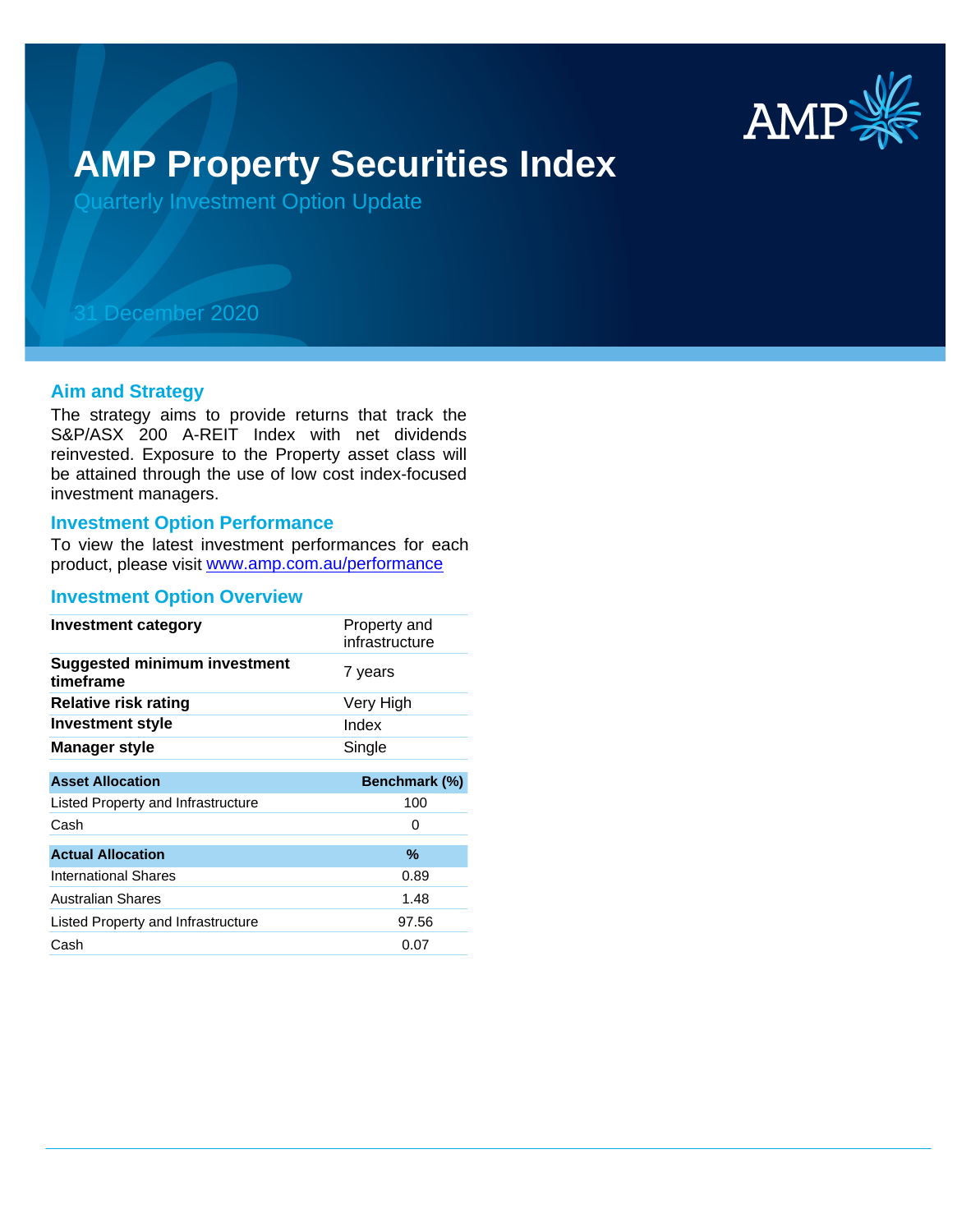| <b>Sector Allocation</b>           | %     |
|------------------------------------|-------|
| <b>Diversified REITs</b>           | 33.40 |
| <b>Industrial REITs</b>            | 27.36 |
| <b>Retail REITs</b>                | 25.25 |
| Office REITs                       | 9.78  |
| <b>Futures</b>                     | 1.48  |
| <b>Specialised REITs</b>           | 1.48  |
| <b>Residential REITs</b>           | 1.18  |
| Cash                               | 0.07  |
| <b>Top Holdings</b>                | $\%$  |
| Goodman Group                      | 26.19 |
| <b>Scentre Group</b>               | 11.89 |
| Mirvac Group                       | 8.57  |
| Dexus                              | 8.43  |
| Stockland                          | 8.22  |
| GPT Group/The                      | 7.23  |
| <b>Charter Hall Group</b>          | 5.64  |
| <b>Vicinity Centres</b>            | 5.11  |
| Shopping Centres Australasia P     | 2.24  |
| <b>Charter Hall Long Wale REIT</b> | 1.96  |
| <b>Region Allocation</b>           | $\%$  |
| Australasia                        | 99.04 |
| Europe ex UK                       | 0.89  |
| Cash                               | 0.07  |